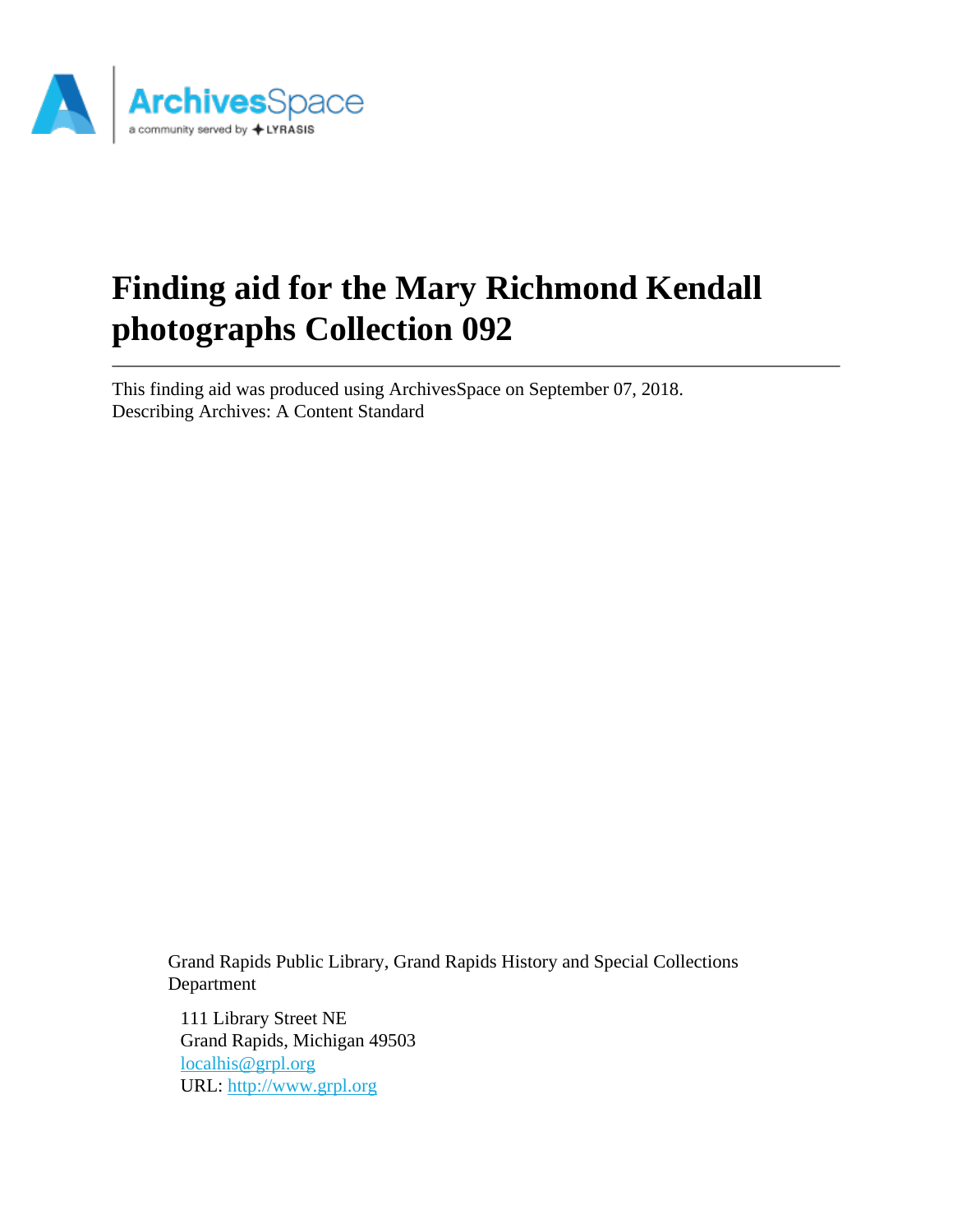# <span id="page-1-0"></span>**Table of Contents**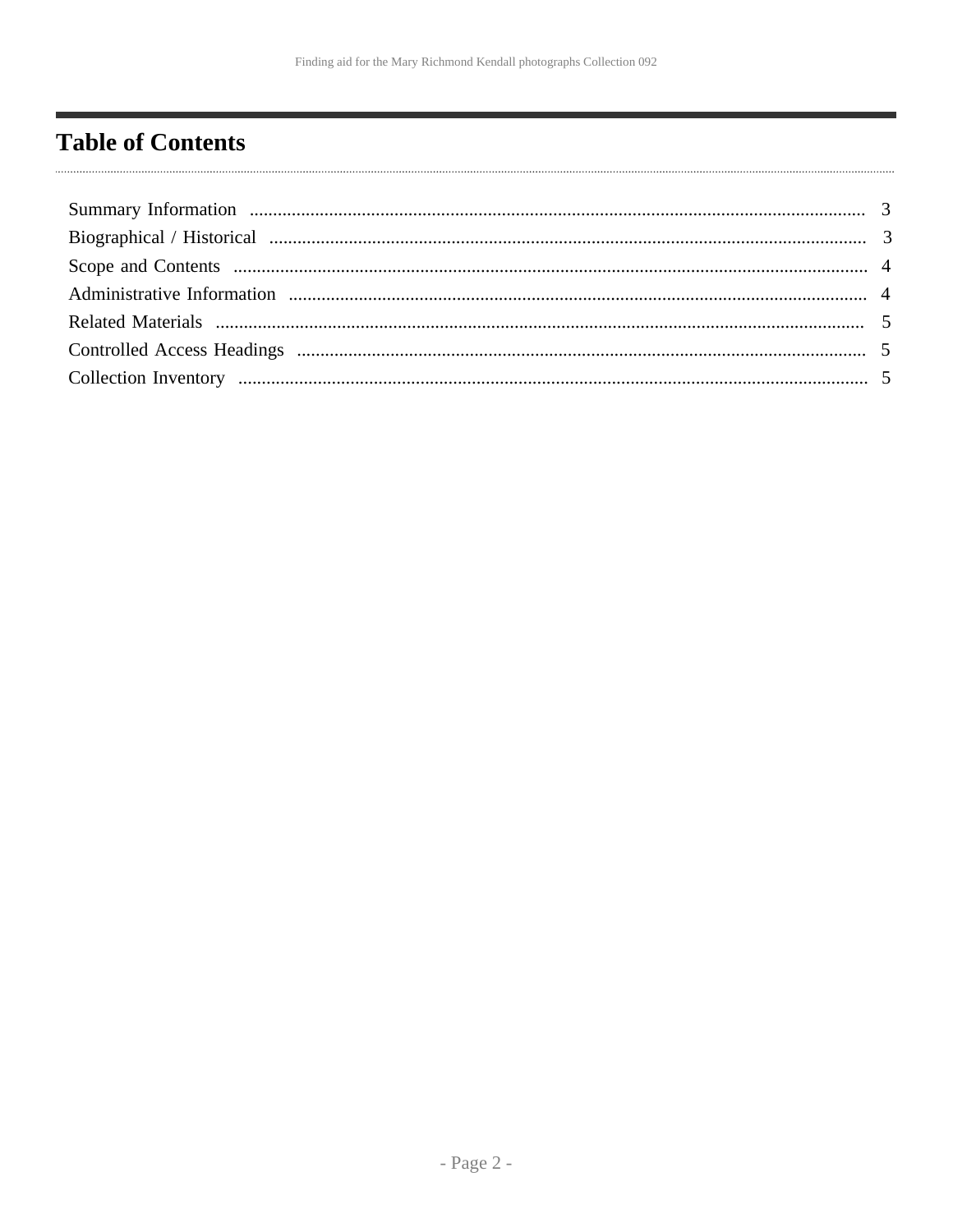### <span id="page-2-0"></span>**Summary Information**

| <b>Repository:</b>                  | Grand Rapids Public Library, Grand Rapids History and Special<br><b>Collections Department</b>                                                                                                                                                                                                                                                                                                                                                                                                              |
|-------------------------------------|-------------------------------------------------------------------------------------------------------------------------------------------------------------------------------------------------------------------------------------------------------------------------------------------------------------------------------------------------------------------------------------------------------------------------------------------------------------------------------------------------------------|
| <b>Title:</b>                       | Mary Richmond Kendall photographs                                                                                                                                                                                                                                                                                                                                                                                                                                                                           |
| ID:                                 | Collection 092                                                                                                                                                                                                                                                                                                                                                                                                                                                                                              |
| Date [inclusive]:                   | circa 1858-1913, n.d.                                                                                                                                                                                                                                                                                                                                                                                                                                                                                       |
| <b>Physical Description:</b>        | 0.24 Linear Feet One box                                                                                                                                                                                                                                                                                                                                                                                                                                                                                    |
| Language of the<br><b>Material:</b> | English                                                                                                                                                                                                                                                                                                                                                                                                                                                                                                     |
| Abstract:                           | Mary Richmond Kendall (1843-1918) was born in Grand Rapids,<br>Michigan, the daughter of William Almy Richmond and Lorraine<br>Page Richmond, prominent citizens of Grand Rapids. The bulk of<br>her collection consists of photographs of her family members, ca.<br>1858-1892. Also noteworthy in the collection are interior photos of<br>the Morton House (hotel), Grand Rapids, ca. 1884. Also included are<br>photographs of "Heartsease," Mary Kendall's home in Hollywood,<br>California, ca. 1913. |

**^** [Return to Table of Contents](#page-1-0)

### <span id="page-2-1"></span>**Biographical / Historical**

Mary Richmond Kendall (1843-1918) was born in Grand Rapids, Michigan, the daughter of William Almy Richmond and Lorraine Page Richmond, prominent citizens of Grand Rapids. Mary's father, William Richard, came to Grand Rapids in 1836 as one of the first settlers of the village of Grand Rapids. From 1842 to 1845 he served as Democratic State Senator and in 1845 was appointed by President Polk as Superintendent of Indian Affairs for Michigan and Wisconsin. The family was also associated with General George Armstrong Custer through Custer's wife, Elizabeth Bacon, who was a cousin of Rebecca and Mary Richmond. Mary Richmond married Charles Kendall of Grand Rapids, September 17, 1866. The couple then left Michigan, and eventually settled in California.

#### **^** [Return to Table of Contents](#page-1-0)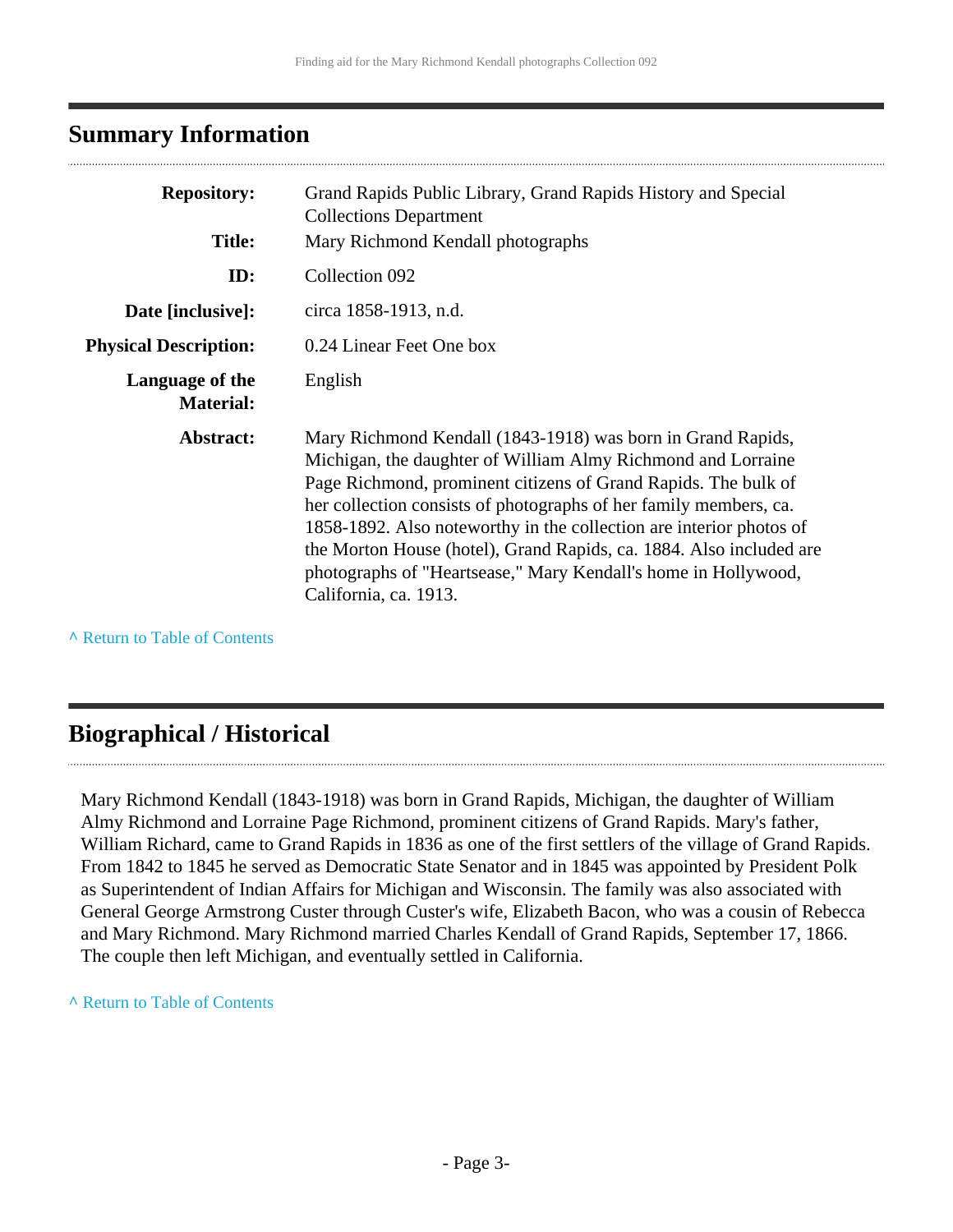### <span id="page-3-0"></span>**Scope and Contents**

This collection consists primarily of Richmond family photos. Some items are marked from the "Estate of Miss Rebecca L. Richmond." It is unknown if these items are actually Rebecca's instead of Mary's, or if Mary's Estate came to Rebecca, and then to the Library.

Included within the collection are interior views of The Morton House, Grand Rapids. Also included are interior views of homes, and an exterior photo of Charles Kendall's home in Topeka, Kansas.

In some cases the images in the collection appear to be published, rather than original, photographic prints, such as the images on paper of Wm. R. Richmond found in the first folder.

In Nov. 1999, 4 daguerreotypes were found in this collection and have been physically rehoused with other daguerreotypes in anticipation of future conservation projects. Better preservation housing is needed for these items, with cleaning and restoration by a professional conservator, and recasing for additional protection.

At least one item of correspondence by Mary is known to be housed currently with the Rebecca Richmond correspondence in Coll. 094. (10/12/2006)

**^** [Return to Table of Contents](#page-1-0)

### <span id="page-3-1"></span>**Administrative Information**

#### **Publication Statement**

Grand Rapids Public Library, Grand Rapids History and Special Collections Department

111 Library Street NE Grand Rapids, Michigan 49503 [localhis@grpl.org](mailto:localhis@grpl.org) URL:<http://www.grpl.org>

#### **Immediate Source of Acquisition**

Unknown donor and accession number.

**^** [Return to Table of Contents](#page-1-0)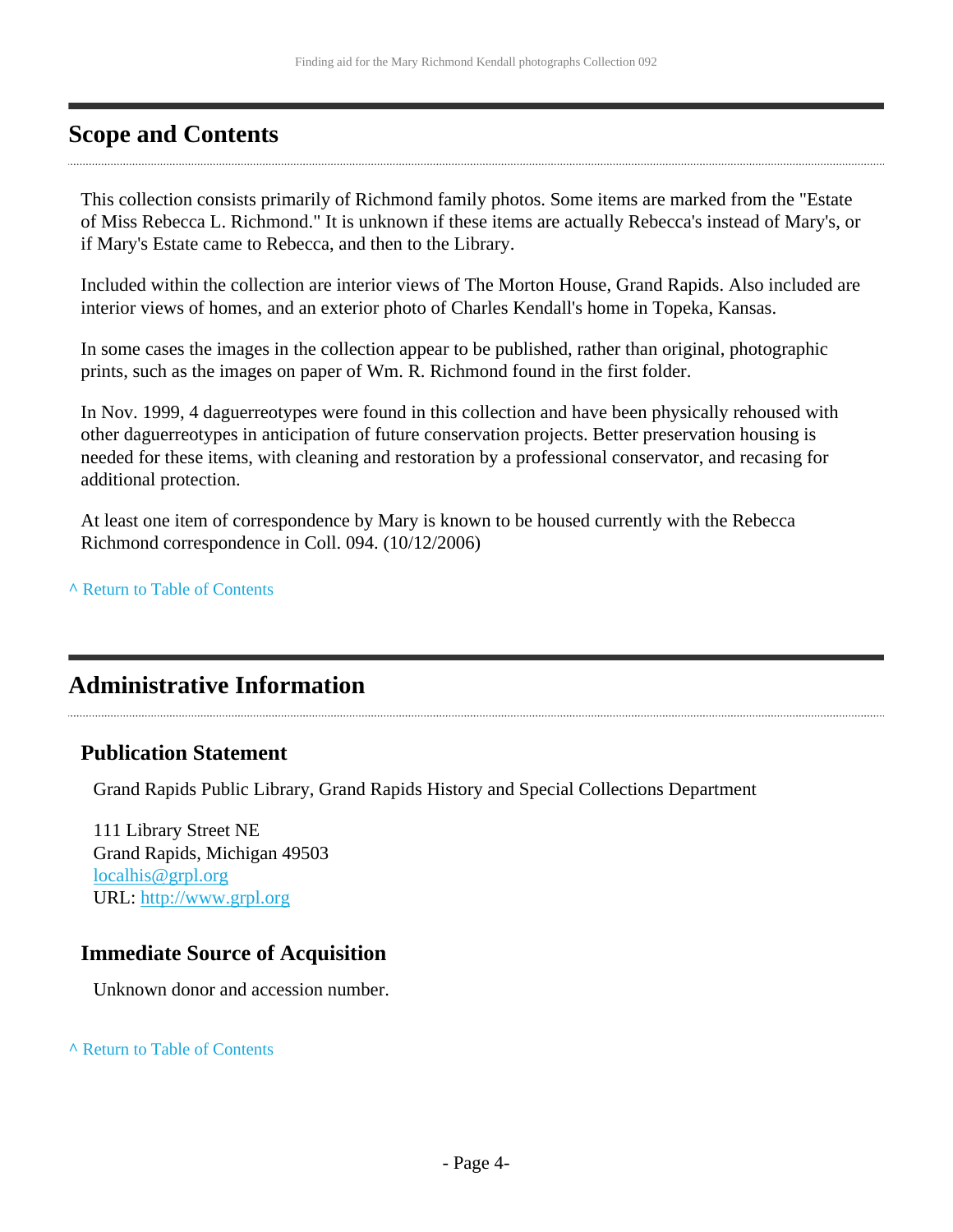#### <span id="page-4-0"></span>**Related Materials**

#### **Related Materials**

Coll. 094, Richmond Family Papers. Included in this collection are documents belonging to Mary's father, mother and sister, and also occasional documents of Mary's herself. It is unknown why it was decided to process these images separate from the Richmond family collection. It is expected that Rebecca Richmond, a strong supporter of the Grand Rapids Public Library, was the donor of most of the father archival materials.

**^** [Return to Table of Contents](#page-1-0)

# <span id="page-4-1"></span>**Controlled Access Headings**

- photographs
- Grand Rapids (Mich.) -- History
- Richmond (Grand Rapids, Mich.)

### <span id="page-4-2"></span>**Collection Inventory**

#### **People. Identified.**

#### **Scope and Contents**

18 Photoprints & 4 Daguerreotypes

#### Processing Information: **Processing Information**

4 Daguerreotypes, found here have been removed for housing with other Daguerreotypes.

| <b>Title/Description</b>                                                                                                                                       | <b>Instances</b> |          |
|----------------------------------------------------------------------------------------------------------------------------------------------------------------|------------------|----------|
| 1. Wm. A. Richmond. Munsell $\&$ Co., N.Y. $8x10$                                                                                                              | Box 1            | Folder 1 |
| 2. Wm. A. Richmond. Munsell & Co., N.Y. 7.25 x 5                                                                                                               | Box 1            | Folder 1 |
| 3. Abel Page (as a young man). Photo of an oil painting. Fred<br>Heath, photographer. Father of Lorraine Richmond, grandfather of<br>Rebecca, Mary & Jonathan. | Box 1            | Folder 1 |
| 4. Mrs. Abel Page (as a young woman). Photo of an oil painting.<br>Fred Heath, photographer.                                                                   | Box 1            | Folder 1 |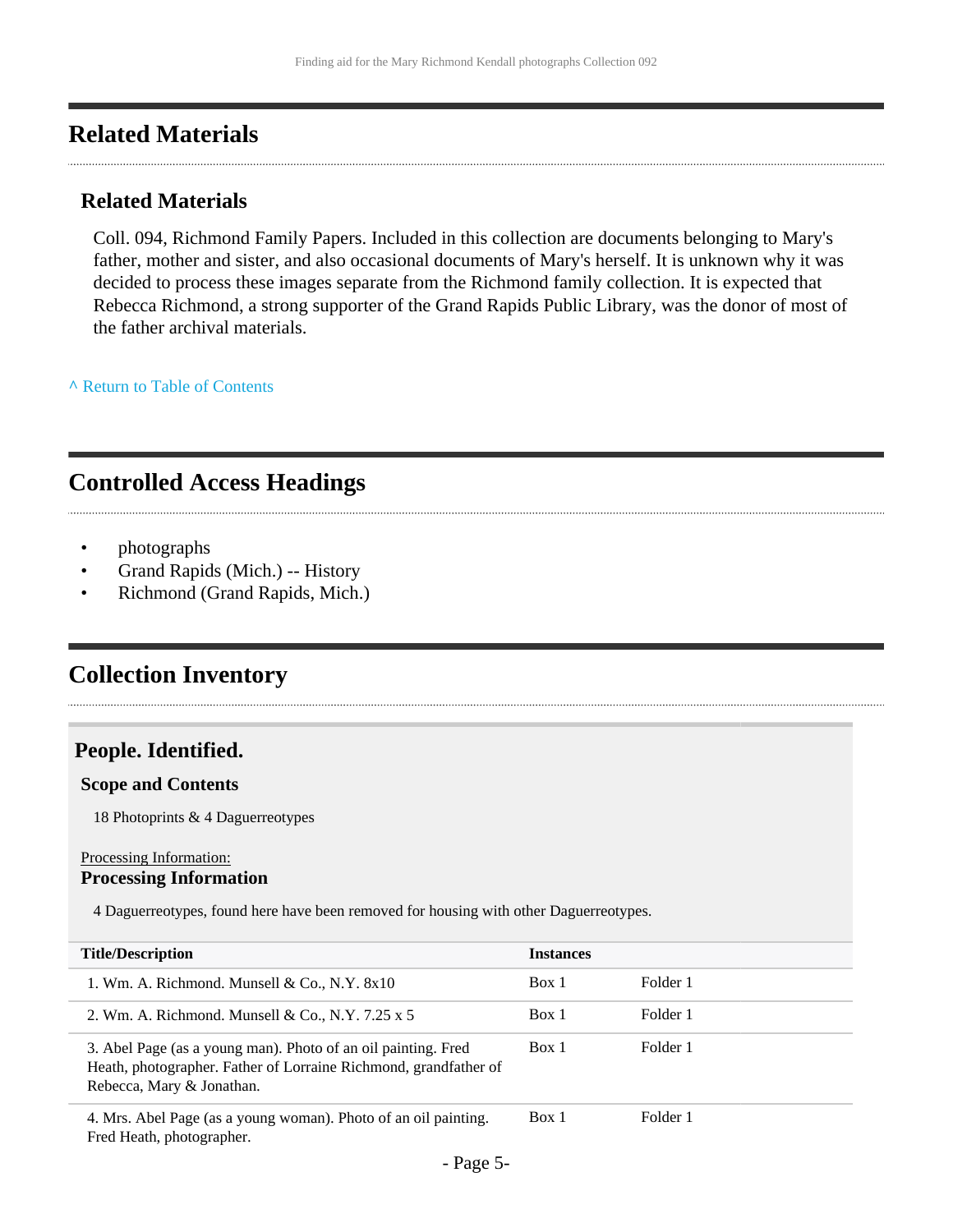| 5. Mrs. L.Z. Richmond (Lorraine). Daughter of Abel Page, with of<br>Wm. Almy Richmond, mother of Rebecca, Mary & Jonathan. 5x4<br>in.           | Box 1 | Folder 1 |
|-------------------------------------------------------------------------------------------------------------------------------------------------|-------|----------|
| 6. Mrs. Wm. A. Richmond. 3.75 x 2.5 in.                                                                                                         | Box 1 | Folder 1 |
| 7. Mrs. Richmond and daughters. Fred Heath, photographer. 4 x 2<br>$5/8$ in.                                                                    | Box 1 | Folder 1 |
| 8. Rebecca Richmond, left; Mary Richmond center, Mrs. Wm. A.<br>Richmond (Lorraine), right. 4 x 2.5 in.                                         | Box 1 | Folder 1 |
| 9. Copy of the image in 8. with Mrs. W.A. Richmond and her<br>daughters. Dated "New York, 1858." 4 x 2.5 in.                                    | Box 1 | Folder 1 |
| 10. Mrs. Wm. A. Richmond. Fred Heath, photographer. Hand<br>written date "1869". Shows an old Lorraine Richmond.                                | Box 1 | Folder 1 |
| 11. Miss Mary Richmond.                                                                                                                         | Box 1 | Folder 1 |
| 12. Rebecca Richmond. Rebecca L. Richmond, 1869. 4 x 2.5 in.                                                                                    | Box 1 | Folder 1 |
| 13. Jonathan & Rebecca as children. Photographic Gallery of Art,<br>Warren Wykes, Grand Rapids. n.d.                                            | Box 1 | Folder 1 |
| 14. Jonathan Richmond, 1863.                                                                                                                    | Box 1 | Folder 1 |
| 15. Mary Richmond. Fred Heath, photographer.                                                                                                    | Box 1 | Folder 1 |
| 16. Mary Richmond                                                                                                                               | Box 1 | Folder 1 |
| 17. Rebecca L. Richmond. Gove (photographer?) Waukesha.<br>1895.                                                                                | Box 1 | Folder 1 |
| 18. Rebecca L. Richmond. Gove (photographer?) Waukesha.<br>Note on verso may be in Rebecca's hand: Compliments of Sister<br>Rebecca, Jan. 1896. | Box 1 | Folder 1 |

# **People. Identified.**

| <b>Title/Description</b>                                                                                                                                                                                | <b>Instances</b> |                     |
|---------------------------------------------------------------------------------------------------------------------------------------------------------------------------------------------------------|------------------|---------------------|
| 1. Aunt Nancy R. Eagles, age 88. "Aunt Nancy R. Eagles, 87 years<br>old 1914, Auburn N.Y." Died Feb. 23, 1917 at Auburn, N. York,<br>aged 89.                                                           | Box 1            | Folder 2            |
| 2. Mrs. Wm. A. Richmond S.R. Revenaugh(?) photographer, Ann<br>Arbor, Mich. Verso: Married June 3, 1856, New Bedford, Mass.<br>Same dress worn on Silver Wedding Anniversary, June 3rd 1881.<br>Age 45. | Box 1            | Folder <sub>2</sub> |
| 3. Mrs. Wm. A. Richmond.                                                                                                                                                                                | Box 1            | Folder <sub>2</sub> |
| 4. Mrs. Wm. A. Richmond                                                                                                                                                                                 | Box 1            | Folder <sub>2</sub> |
| 5. As above                                                                                                                                                                                             | Box 1            | Folder <sub>2</sub> |
| 6. As above                                                                                                                                                                                             | Box 1            | Folder <sub>2</sub> |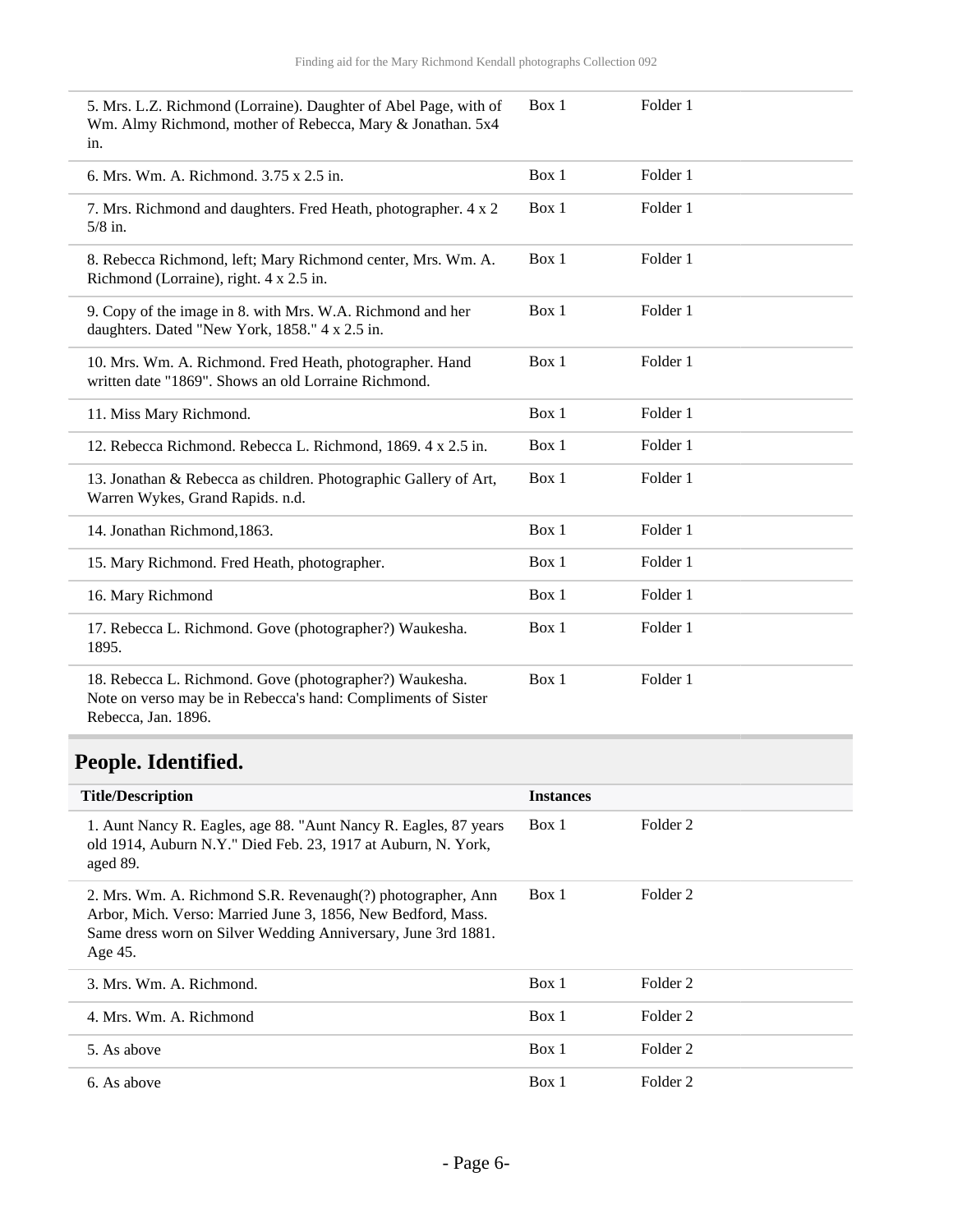| 7. Mrs. Wm. A. Richmond. Verso note: Mrs. Loraine Z.<br>Richmond. Photograph taken at Kenosha, Wis., Dec. 19, 1898.<br>Age 87 years. | Box 1 | Folder <sub>2</sub> |
|--------------------------------------------------------------------------------------------------------------------------------------|-------|---------------------|
| 8. Mrs. Mary Richmond Kendall.                                                                                                       | Box 1 | Folder 2            |
| 9. Mary Richmond Kendall. Leonard (photographer) Topeka,<br>Kansas. 1892.                                                            | Box 1 | Folder 2            |
| 10. [Mary Richmond Kendall.]                                                                                                         | Box 1 | Folder <sub>2</sub> |
| 11. Mrs. Mary Richmond Kendall. Photo postcard. Verso note:<br>Taken May 18, 1909                                                    | Box 1 | Folder 2            |
| 12. Mary Richmond Kendall. Hastings. Boston, Mass. n.d.                                                                              | Box 1 | Folder <sub>2</sub> |

## **Morton House interiors, 1884, stereocards**

| <b>Title/Description</b>                                                  | <b>Instances</b> |          |
|---------------------------------------------------------------------------|------------------|----------|
| 1. 1) Mrs. Richmond 2) Maud Withey, 3) Mrs. Earl 4) Mrs.<br>Withey.       | Box 1            | Folder 3 |
| 2. L-R, Mrs. Earl, Mrs. Withey, and Mrs. Richmond.                        | Box 1            | Folder 3 |
| 3. Duplicate                                                              | Box 1            | Folder 3 |
| 4. Child (Maud Withey) seated on floor, Mrs. Richmond seated at<br>table. | Box 1            | Folder 3 |
| 5. Duplicate                                                              | Box 1            | Folder 3 |
| 6. Contact print                                                          | Box 1            | Folder 3 |
| 7. Contact print of a stereocard                                          | Box 1            | Folder 3 |

## **"Heartsease", 7070 Franklin Ave., Hollywood, California. ca. 1913**

| <b>Title/Description</b>                                                                                          | <b>Instances</b> |          |
|-------------------------------------------------------------------------------------------------------------------|------------------|----------|
| 1. Front porch, Nov. 1913. Shows a woman (Mary Richmond?)<br>seated.                                              | Box 1            | Folder 4 |
| 2. View of Bridge over Arroya leading to front grounds,<br>Heartseast, Nov. 1913. Shows a woman (Mary Richmond?). | Box 1            | Folder 4 |
| 3. Side view of Heartsease, Nov. 1913.                                                                            | Box 1            | Folder 4 |
| 4. Likely Heartsease, ca. 1900-1920. Interior view of two women<br>seated.                                        | Box 1            | Folder 4 |

#### **"Charles F. Kendall's Residence**

| <b>Title/Description</b>                                       | <i><u><b>Instances</b></u></i> |          |
|----------------------------------------------------------------|--------------------------------|----------|
| "Charles F. Kendall's Residence, Topeka Kansas. No. 2" (winter | Box 1                          | Folder 5 |
| scene)                                                         |                                |          |

# **Houses. Interiors, n.d.**